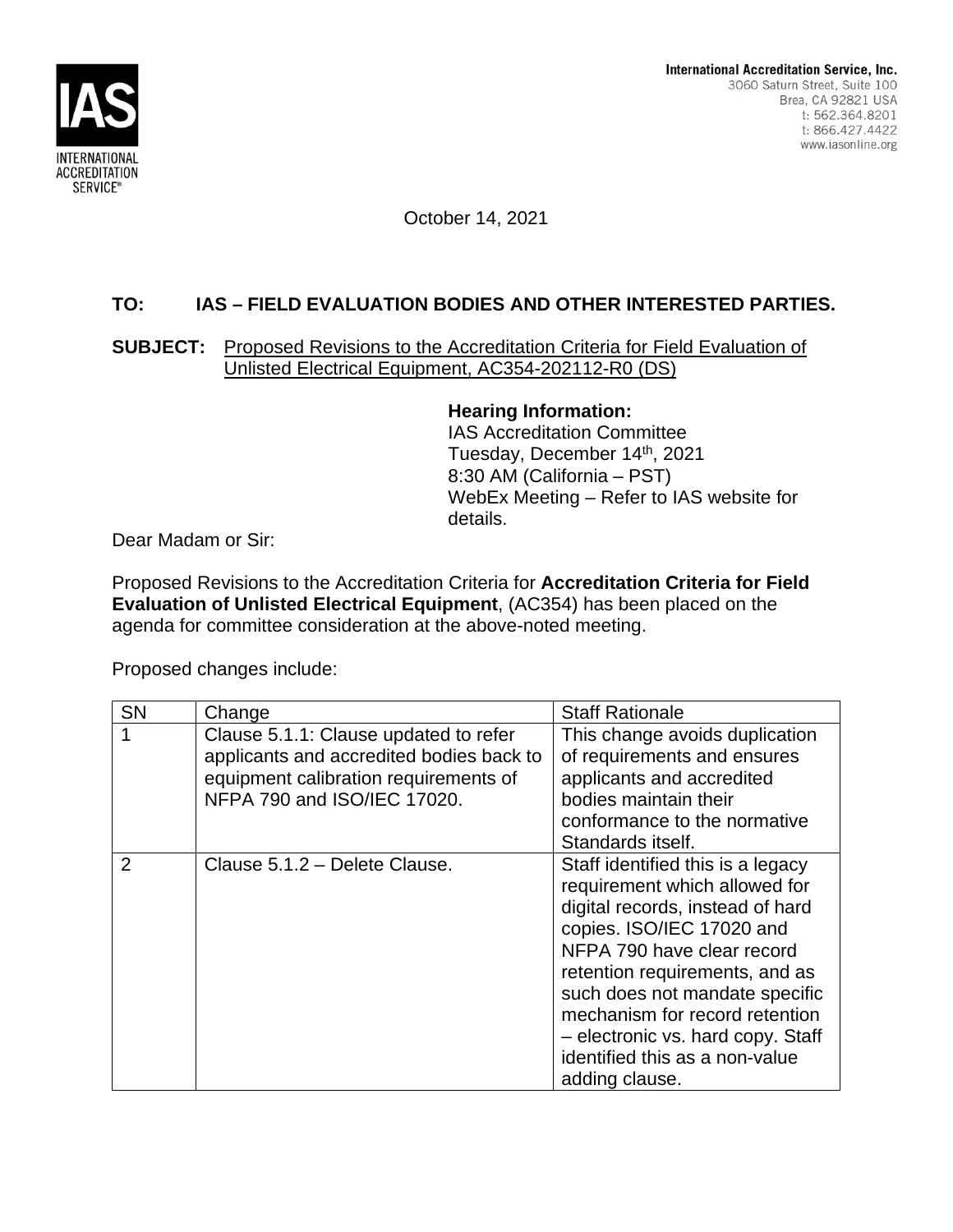You are cordially invited to submit written comments, or to attend the WebEx committee hearing and present verbal comments. Written comments will be forwarded to the committee, **prior to the hearing**, if received by November 14, 2021. For your convenience, a comment form is provided. The link can be found on the Accreditation Committee meeting page on the IAS website, www.iasonline.org. Comments must be emailed to iasinfo@iasonline.org.

Parties interested in proposed revised criteria may deliver written communications and submissions regarding such proposed criteria to IAS within approximately 30 days of posting of the public notice on the IAS website. The committee shall be informed of all pertinent written communications received by IAS. Any relevant communication and changes to a criteria arising from the written communication/submission shall be posted to the IAS website prior to the meeting.

Participants at the accreditation committee meetings shall have the opportunity to speak on the proposed criteria to provide information to the committee. Committee meetings are generally held by electronic means. Participants are responsible to ensure access to appropriate computer equipment, software, and internet connectivity to ensure effective participation during the meeting.

Your cooperation is requested in forwarding to IAS, as noted above, all material directed to the committee. Prior to the hearing, parties interested in the deliberations of the committee should refrain from communicating, whether in writing or verbally, with committee members regarding agenda items. The committee reserves the right to refuse communications that do not comply with this request.

If you have any questions, please contact IAS at 562-364-8201. You may also reach us by e-mail at iasinfo@iasonline.org.

Yours very truly,<br>Reg barted

Raj Nathan President

Enclosures: Proposed Revised AC354

cc: Accreditation Committee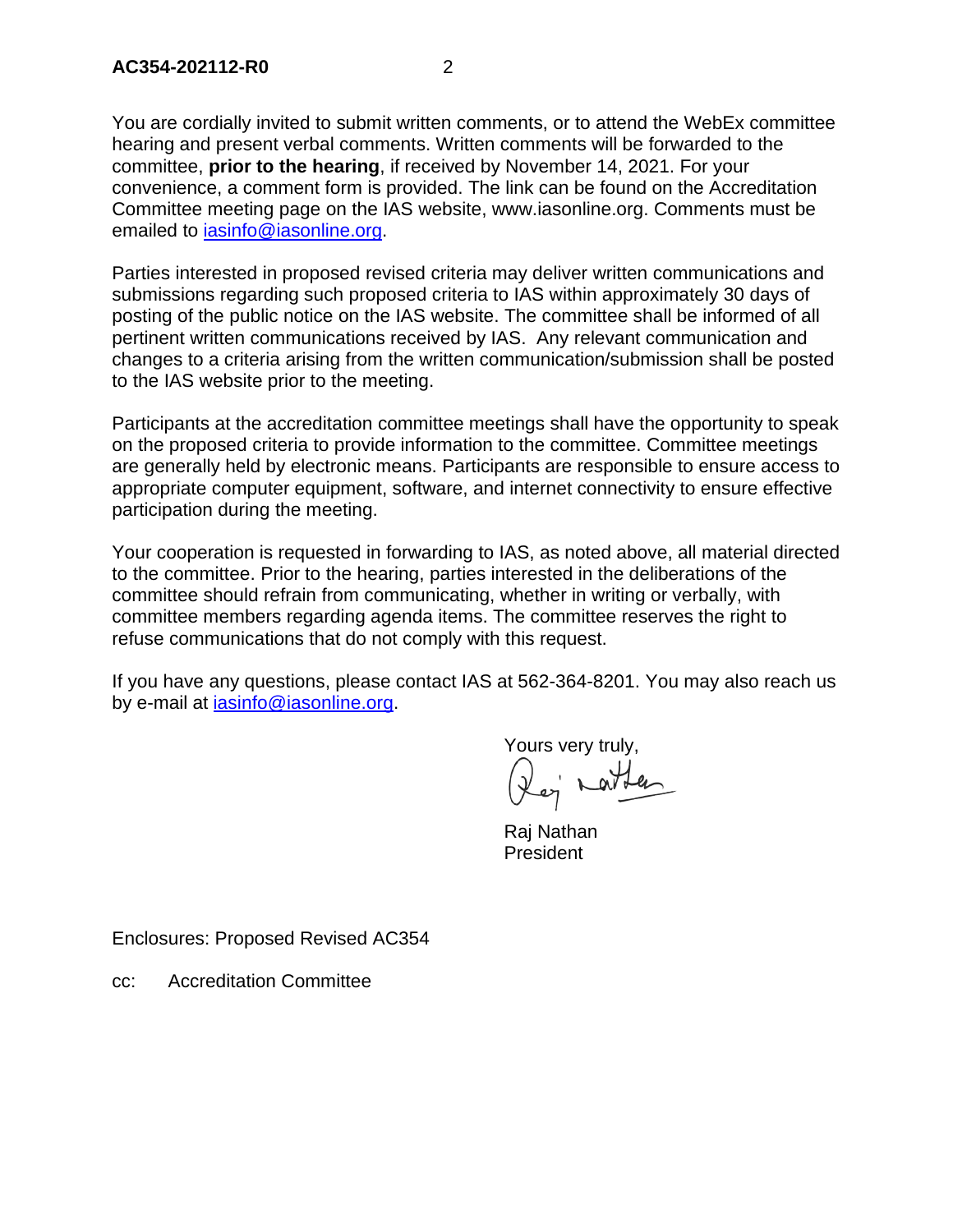

|                | <b>PROPOSED REVISIONS TO THE ACCREDITATION CRITERIA FOR FIELD</b>                          |
|----------------|--------------------------------------------------------------------------------------------|
| $\overline{2}$ | <b>EVALUATION OF UNLISTED ELECTRICAL EQUIPMENT</b>                                         |
| 3              |                                                                                            |
| 4<br>5         | <b>AC354</b>                                                                               |
| 6              |                                                                                            |
| 7              | <b>PROPOSED OCTOBER 14, 2021</b>                                                           |
| 8              |                                                                                            |
| 9              |                                                                                            |
| 10             | <b>PREFACE</b>                                                                             |
| 11<br>12       |                                                                                            |
| 13             |                                                                                            |
| 14             | The attached accreditation criteria have been proposed to provide all interested parties   |
| 15             | with an opportunity to comment. These criteria may be further revised as needed. The       |
| 16             | criteria are developed and adopted following public hearings conducted by the              |
| 17             | International Accreditation Service, Inc. (IAS), Accreditation Committee and are           |
| 18             | effective on the first of the month following approval by the Accreditation Committee, but |
| 19             | no earlier than 30 days following the approval.                                            |
| 20<br>21       |                                                                                            |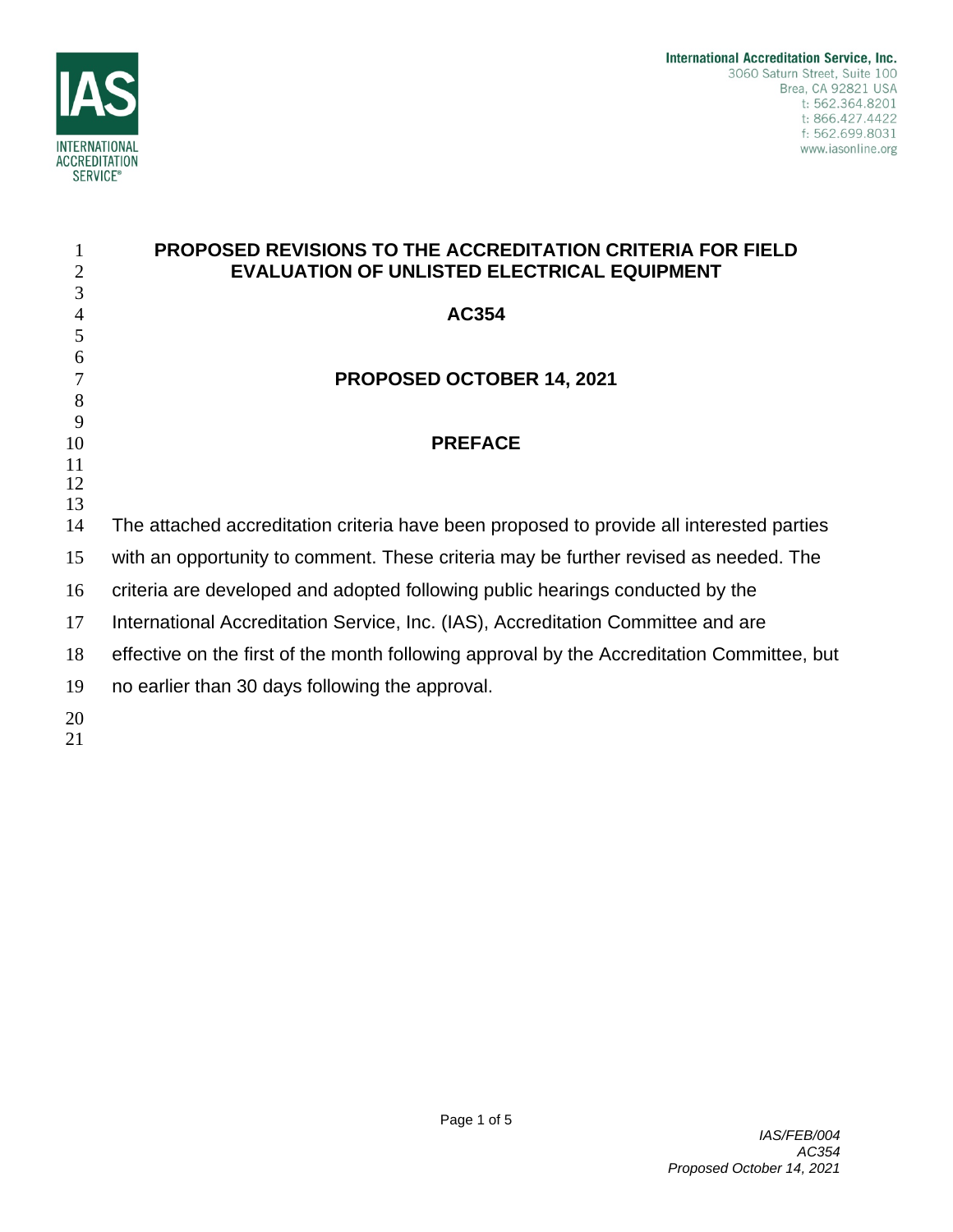| 22 | PROPOSED REVISIONS TO THE ACCREDITATION CRITERIA FOR FIELD EVALUATION OF |                                                                                                     |  |  |  |
|----|--------------------------------------------------------------------------|-----------------------------------------------------------------------------------------------------|--|--|--|
| 23 | UNLISTED ELECTRICAL EQUIPMENT                                            |                                                                                                     |  |  |  |
| 24 |                                                                          |                                                                                                     |  |  |  |
| 25 | 1. INTRODUCTION                                                          |                                                                                                     |  |  |  |
| 26 |                                                                          | 1.1. Scope: These criteria set forth the requirements for obtaining and maintaining International   |  |  |  |
| 27 |                                                                          | Accreditation Service, Inc. (IAS), Field Evaluation of Unlisted Electrical Equipment accreditation. |  |  |  |
| 28 |                                                                          | These criteria supplement the IAS Rules of Procedure for Field Evaluation Body accreditation.       |  |  |  |
| 29 |                                                                          |                                                                                                     |  |  |  |
| 30 |                                                                          | 1.2. Normative and Reference Documents: Publications listed below refer to current editions         |  |  |  |
| 31 |                                                                          | (unless otherwise stated).                                                                          |  |  |  |
| 32 |                                                                          | 1.2.1. NFPA 790, Standard for Competency of Third-Party Field Evaluation Bodies.                    |  |  |  |
| 33 | 1.2.2.                                                                   | NFPA 791, Recommended Practice and Procedures for Unlabeled Electrical                              |  |  |  |
| 34 |                                                                          | Equipment Evaluation.                                                                               |  |  |  |
| 35 | 1.2.3.                                                                   | ISO/IEC Standard 17025, General requirements for the competence of testing and                      |  |  |  |
| 36 |                                                                          | calibration laboratories.                                                                           |  |  |  |
| 37 | 1.2.4.                                                                   | ISO/IEC Standard 17020, Conformity assessment - Requirements for the operation of                   |  |  |  |
| 38 |                                                                          | various types of bodies performing inspection.                                                      |  |  |  |
| 39 | 1.2.5.                                                                   | ISO/IEC Standard 17000, Conformity assessment - Vocabulary and general                              |  |  |  |
| 40 |                                                                          | principles.                                                                                         |  |  |  |
| 41 |                                                                          |                                                                                                     |  |  |  |
| 42 | 2. DEFINITIONS                                                           |                                                                                                     |  |  |  |
| 43 |                                                                          | Applicable definition of ISO/IEC Standard 17000 series apply.                                       |  |  |  |
| 44 |                                                                          | 2.1. Authority Having Jurisdiction (AHJ): An organization, office, or individual responsible for    |  |  |  |
| 45 |                                                                          | enforcing the requirements of a code or standard, or for approving equipment, materials, an         |  |  |  |
| 46 |                                                                          | installation, or procedure.                                                                         |  |  |  |
| 47 |                                                                          | 2.2. Field Evaluation: The process used to determine conformance with requirements for one-of-a-    |  |  |  |
| 48 |                                                                          | kind, limited-production, used, or modified products that are not listed or labeled under a         |  |  |  |
| 49 |                                                                          | certification program [NFPA 790, Section 3.3.3].                                                    |  |  |  |
| 50 |                                                                          | 2.3. Field Evaluation Body (FEB): An organization or part of an organization that performs field    |  |  |  |
| 51 |                                                                          | evaluations of electrical equipment and is accredited by IAS in accordance with these criteria.     |  |  |  |
| 52 |                                                                          | 2.4. Field Labeled (as applied to evaluated products): Equipment or materials to which a label,     |  |  |  |
| 53 |                                                                          | symbol, or other identifying mark of an FEB has been attached, indicating the equipment or          |  |  |  |
| 54 |                                                                          | materials were evaluated and found to comply with requirements as described in an                   |  |  |  |
| 55 |                                                                          | accompanying field evaluation report [NPFA 790, Section 3.3.6]. This is not a certification label.  |  |  |  |
| 56 |                                                                          | 2.5. Listed: Equipment, materials, or services included in a list published by an organization      |  |  |  |
| 57 |                                                                          | acceptable to the AHJ and concerned with evaluation of products or services and that maintains      |  |  |  |
| 58 |                                                                          | periodic inspection of production of listed equipment or materials or periodic evaluation of        |  |  |  |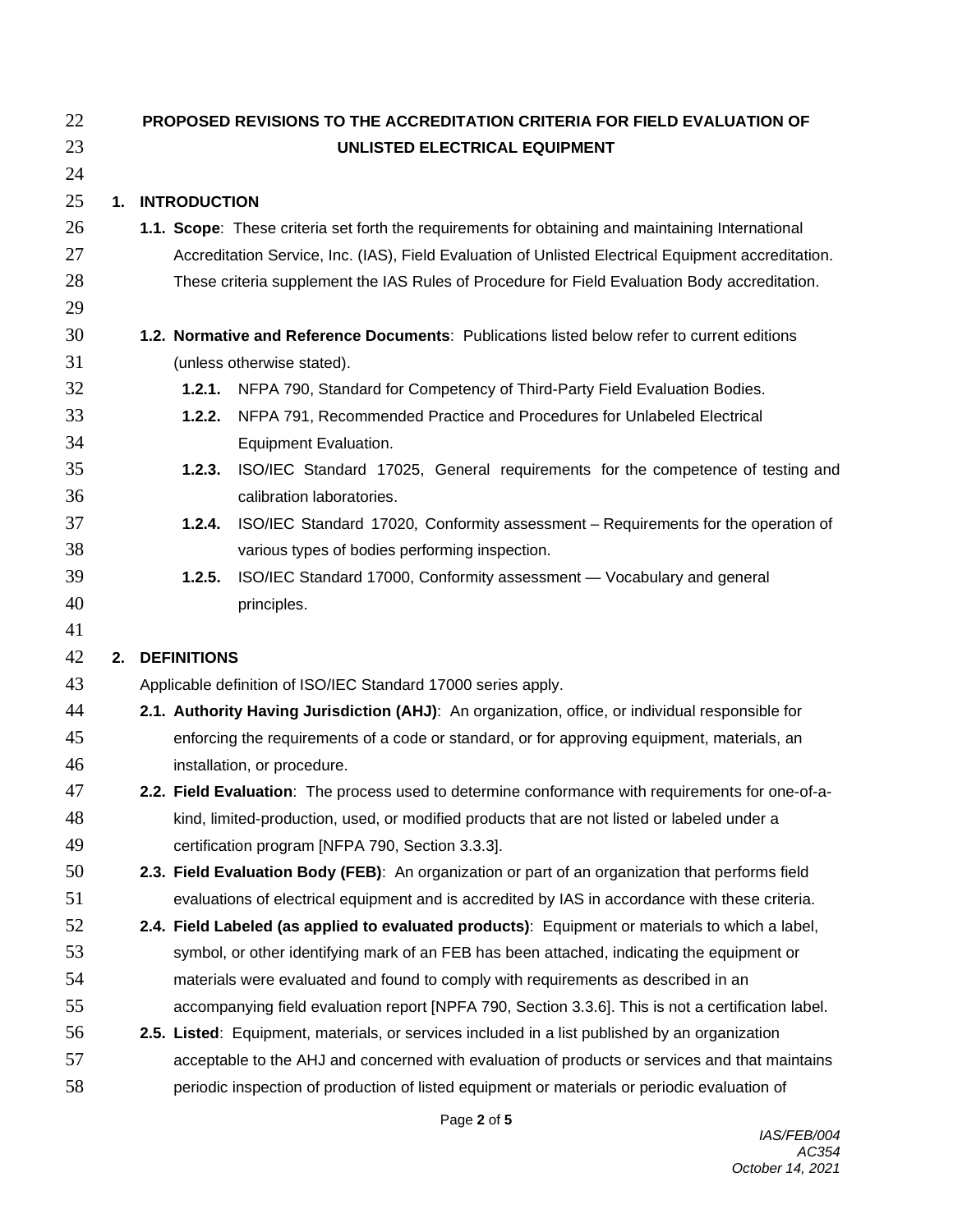services, and whose listing states that either the equipment, material, or service meets appropriate designated standards or has been tested and found suitable for a specified purpose. **3. ELIGIBILITY** Accreditation services are available to organizations that perform field evaluation of unlisted or field-modified electrical equipment installed or to be installed at a specified location in accordance with applicable installation code(s). **4. REQUIRED BASIC INFORMATION** 4.1. Field Evaluation Bodies (FEBs) must demonstrate compliance with the following requirements: 4.1.1. NFPA 790, Standard for Competency of Third-Party Field Evaluation Bodies. 4.1.2. NFPA 791, Recommended Practice and Procedures for Unlabeled Electrical Equipment Evaluation. 4.1.3. ISO/IEC Standard 17020, Conformity assessment – Requirements for the operation of various types of bodies performing inspection. 4.1.4. IAS Rules of Procedure for Field Evaluation Body accreditation. 4.2. The FEB must apply for each product category desired to be included in the accredited scope as defined in NFPA 790, Appendix C. 4.3. Applicable recommended practices and procedures in NFPA 791 are mandatory requirements for 80 the purposes of the IAS accreditation. 4.4. **Required Personnel** 4.4.1.Technical Manager(s): The FEB shall designate one or more technical managers with 84 specific documented authority and responsibility for oversight and approval, and for assuring the quality and technical competence of evaluators and associated testing meeting the requirements in NFPA 790. 4.4.2.Evaluator: The FEB shall determine evaluator competency for each product category. The 88 evaluator shall meet the requirements of NFPA 790 and must be appropriately trained to inspect products or systems or types of products or systems, and appropriately trained and qualified to conduct any associated testing that may be required. **5. ADDITIONAL INFORMATION (AS APPLICABLE)** 5.1. Performing Field Evaluations: Procedures used for performing and documenting field evaluations shall be in accordance with NFPA 791 and this section: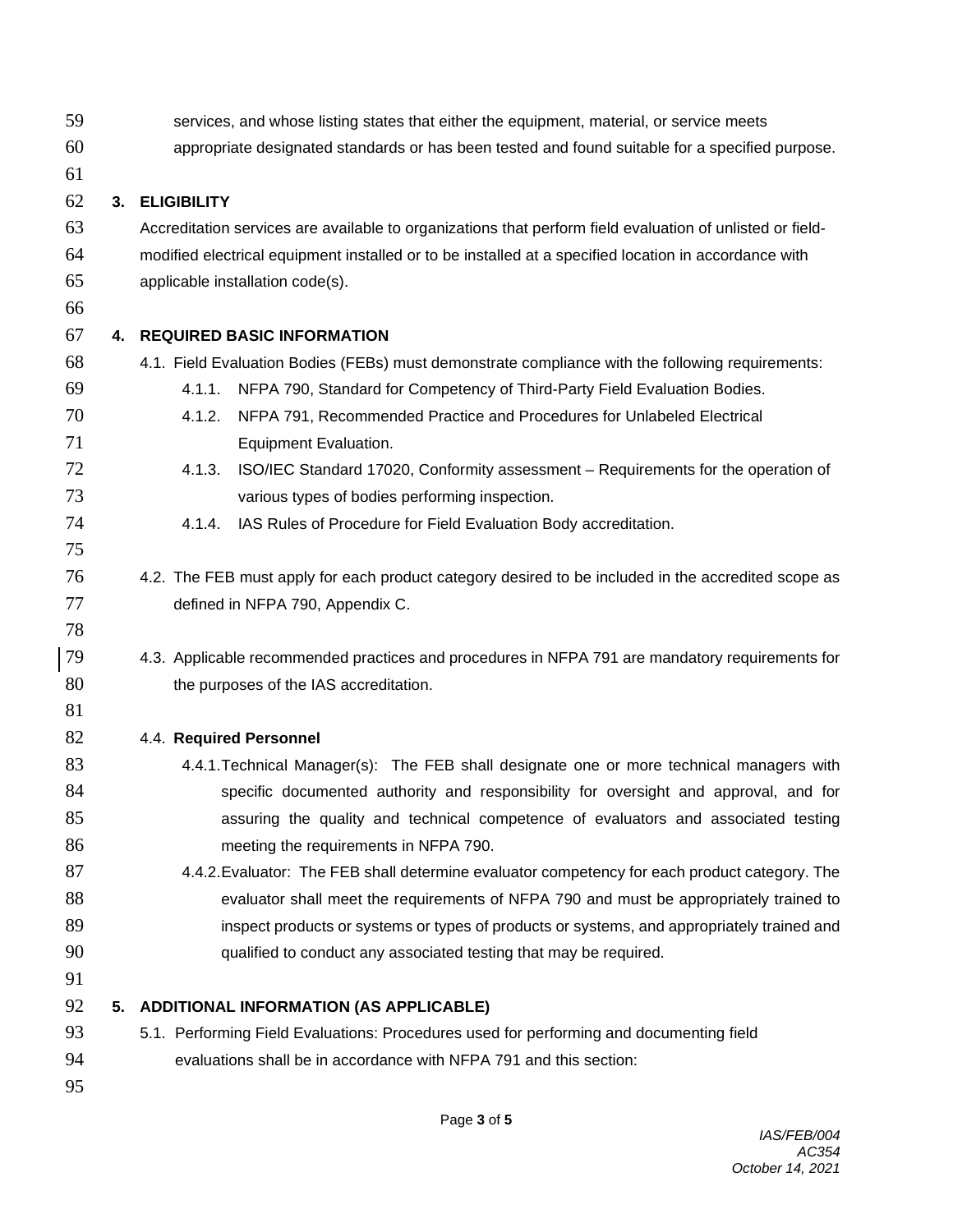| 96  |    | 5.1.1.            | The FEB shall have test and measuring equipment used in the evaluation appropriately            |
|-----|----|-------------------|-------------------------------------------------------------------------------------------------|
| 97  |    |                   | calibrated by a calibration provider accredited to ISO/IEC Standard 17025, by an                |
| 98  |    |                   | accrediting body that is a signatory to the International Laboratory Accreditation              |
| 99  |    |                   | Cooperation (ILAC) Mutual Recognition Arrangement (MRA). Records of the                         |
| 100 |    |                   | calibrations shall be maintained in accordance with requirements of NFPA 790 and                |
| 101 |    |                   | <b>ISO/IEC 17020.</b>                                                                           |
| 102 |    | <del>5.1.2.</del> | Digital (electronic) records may be maintained in lieu of hard copies. The FEB must             |
| 103 |    |                   | have procedures to assure that reports in progress or completed cannot be tampered              |
| 104 |    |                   | with, either internally or externally, and that reports are backed up (with a copy of the       |
| 105 |    |                   | backup to be maintained off-site).                                                              |
| 106 |    |                   | 5.1.3.5.1.2. Subcontracting of evaluations to another organization under these criteria is      |
| 107 |    |                   | allowed providing the subcontracted organization is also accredited under these                 |
| 108 |    |                   | criteria. The technical manager employed by the primary FEB must conduct a review of            |
| 109 |    |                   | the report. The primary FEB must make the decision on the statement of conformity in            |
| 110 |    |                   | accordance with NFPA 790, Chapter 12. The label from the evaluation cannot be                   |
| 111 |    |                   | applied until after the primary FEB has reviewed the report.                                    |
| 112 |    |                   |                                                                                                 |
| 113 |    |                   | 5.2. Required Report Information                                                                |
| 114 |    | 5.2.1.            | Reports shall be completed in accordance with NFPA 791, and this section. The report            |
| 115 |    |                   | must be maintained by the FEB in accordance with record retention time specified in             |
| 116 |    |                   | the Management System (MS), but not less than four years. The report shall be                   |
| 117 |    |                   | provided to the following parties:                                                              |
| 118 |    |                   | 5.2.1.1. The FEB customer.                                                                      |
| 119 |    |                   | 5.2.1.2. The AHJ.                                                                               |
| 120 |    | 5.2.2.            | Reports shall accurately and clearly outline the results of evaluations. Report formats         |
| 121 |    |                   | may vary, but reports must be easily understandable and readable.                               |
| 122 |    | 5.2.3.            | Reports shall contain at least the following information:                                       |
| 123 |    |                   | 5.2.3.1. FEB customer and their appropriate contact information.                                |
| 124 |    |                   | 5.2.3.2. If the report is an amended/revised report, the amendment or revision information      |
| 125 |    |                   | must be clearly identified.                                                                     |
| 126 |    |                   | 5.2.3.3. A statement that the report addresses only the product described in the report, as the |
| 127 |    |                   | product existed at the time of the inspection.                                                  |
| 128 |    |                   | 5.2.3.4. If the evaluation is subcontracted, that must be specifically stated, with the         |
| 129 |    |                   | accreditation information of the subcontracted organization included.                           |
| 130 |    |                   |                                                                                                 |
| 131 | 6. |                   | <b>LINKS TO ADDITIONAL REFERENCES:</b>                                                          |
| 132 |    |                   | 6.1 National Fire Protection Association - http://www.nfpa.org/                                 |